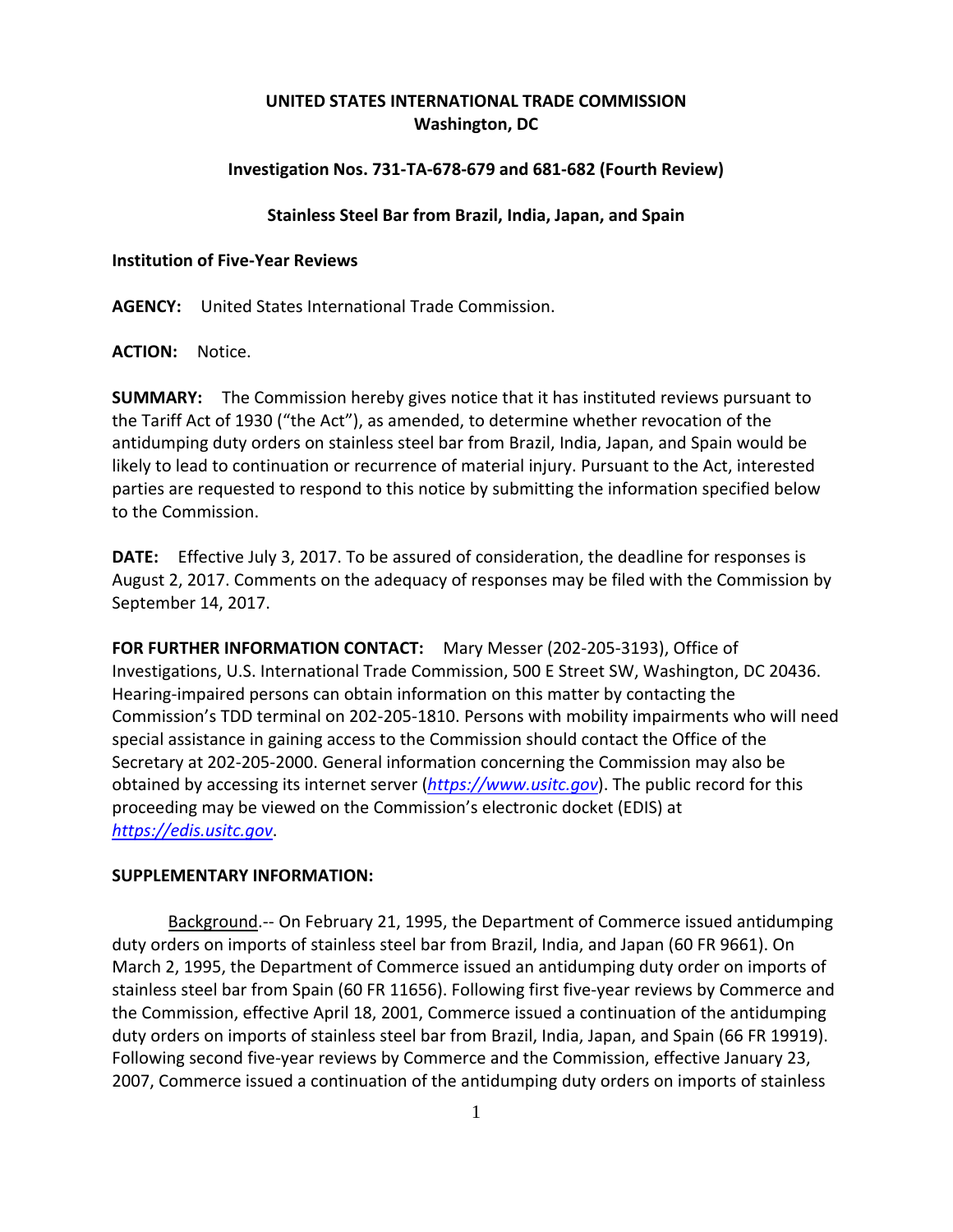steel bar from Brazil, India, Japan, and Spain (72 FR 2858). Following the third five‐year reviews by Commerce and the Commission, effective August 9, 2012, Commerce issued a continuation of the antidumping duty orders on imports of stainless steel bar from Brazil, India, Japan, and Spain (77 FR 47595). The Commission is now conducting fourth five‐year reviews pursuant to section 751(c) of the Act, as amended (19 USC 1675(c)), to determine whether revocation of the orders would be likely to lead to continuation or recurrence of material injury to the domestic industry within a reasonably foreseeable time. Provisions concerning the conduct of this proceeding may be found in the Commission's Rules of Practice and Procedure at 19 CFR parts 201, subparts A and B and 19 CFR part 207, subparts A and F. The Commission will assess the adequacy of interested party responses to this notice of institution to determine whether to conduct full or expedited reviews. The Commission's determinations in expedited reviews will be based on the facts available, which may include information provided in response to this notice.

Definitions.--The following definitions apply to these reviews:

- (1) *Subject Merchandise* is the class or kind of merchandise that is within the scope of the five‐year reviews, as defined by the Department of Commerce.
- (2) The *Subject Countries* in these reviews are Brazil, India, Japan, and Spain.
- (3) The *Domestic Like Product* is the domestically produced product or products which are like, or in the absence of like, most similar in characteristics and uses with, the *Subject Merchandise*. In its original determinations, its full first and second five‐year review determinations, and its expedited third five‐year review determinations, the Commission defined the *Domestic Like Product* as all stainless steel bar coextensive with Commerce's scope. One Commissioner defined the *Domestic Like Product* differently in the original determinations.
- (4) The *Domestic Industry* is the U.S. producers as a whole of the *Domestic Like Product*, or those producers whose collective output of the *Domestic Like Product* constitutes a major proportion of the total domestic production of the product. In its original determinations, its full first and second five‐year review determinations, and its expedited third five‐year review determinations, the Commission defined the *Domestic Industry* as domestic producers of stainless steel bar. One Commissioner defined the *Domestic Industry* differently in the original determinations.
- (5) An *Importer* is any person or firm engaged, either directly or through a parent company or subsidiary, in importing the *Subject Merchandise* into the United States from a foreign manufacturer or through its selling agent.

Participation in the proceeding and public service list.‐‐Persons, including industrial users of the *Subject Merchandise* and, if the merchandise is sold at the retail level,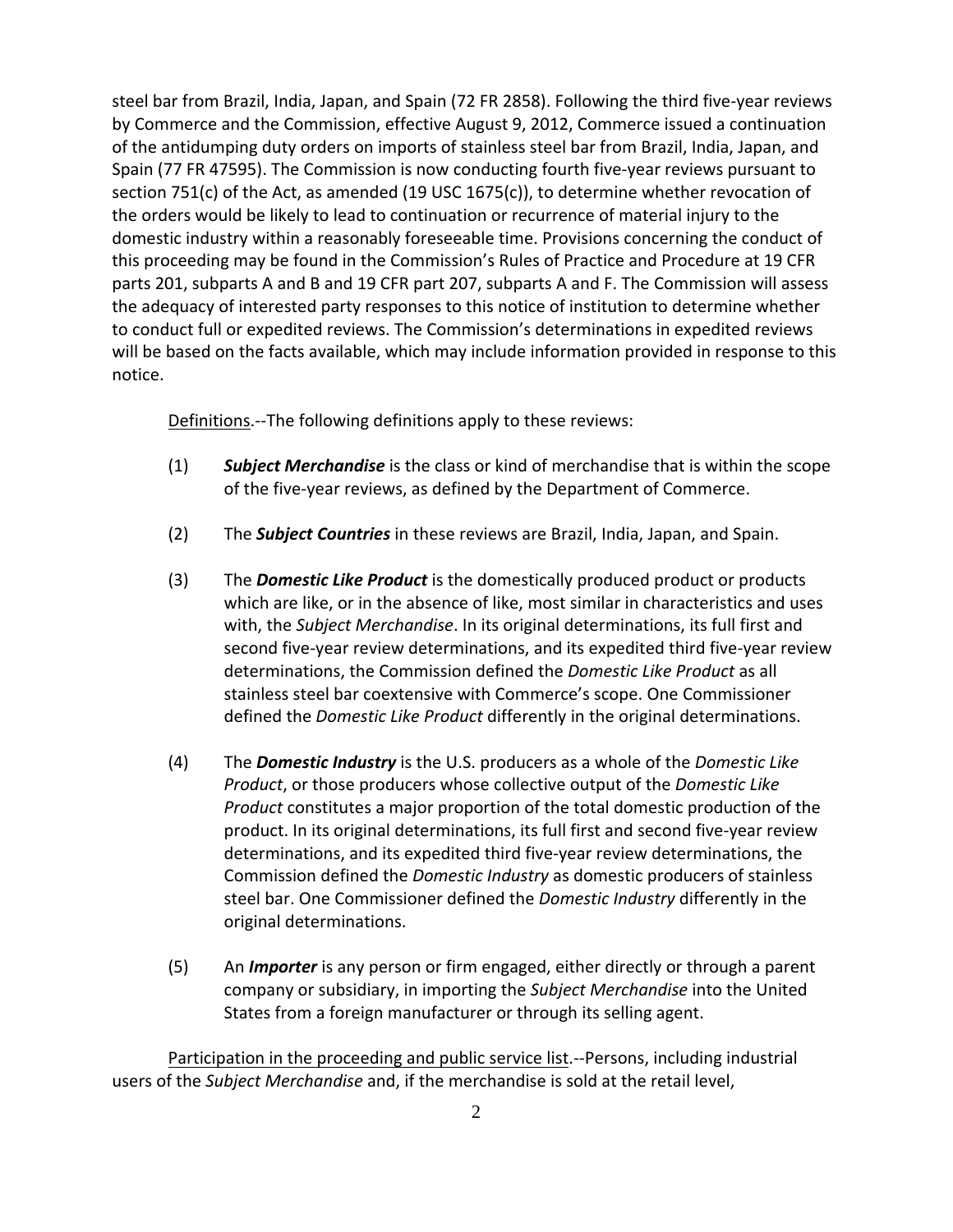representative consumer organizations, wishing to participate in the proceeding as parties must file an entry of appearance with the Secretary to the Commission, as provided in section 201.11(b)(4) of the Commission's rules, no later than 21 days after publication of this notice in the *Federal Register*. The Secretary will maintain a public service list containing the names and addresses of all persons, or their representatives, who are parties to the proceeding.

Former Commission employees who are seeking to appear in Commission five‐year reviews are advised that they may appear in a review even if they participated personally and substantially in the corresponding underlying original investigation or an earlier review of the same underlying investigation. The Commission's designated agency ethics official has advised that a five‐year review is not the same particular matter as the underlying original investigation, and a five‐year review is not the same particular matter as an earlier review of the same underlying investigation for purposes of 18 U.S.C. 207, the post employment statute for Federal employees, and Commission rule 201.15(b) (19 CFR 201.15(b)), 79 FR 3246 (Jan. 17, 2014), 73 FR 24609 (May 5, 2008). Consequently, former employees are not required to seek Commission approval to appear in a review under Commission rule 19 CFR 201.15, even if the corresponding underlying original investigation or an earlier review of the same underlying investigation was pending when they were Commission employees. For further ethics advice on this matter, contact Charles Smith, Deputy Agency Ethics Official, at 202‐205‐3408.

Limited disclosure of business proprietary information (BPI) under an administrative protective order (APO) and APO service list.--Pursuant to section 207.7(a) of the Commission's rules, the Secretary will make BPI submitted in this proceeding available to authorized applicants under the APO issued in the proceeding, provided that the application is made no later than 21 days after publication of this notice in the *Federal Register*. Authorized applicants must represent interested parties, as defined in 19 U.S.C. 1677(9), who are parties to the proceeding. A separate service list will be maintained by the Secretary for those parties authorized to receive BPI under the APO.

Certification.‐‐Pursuant to section 207.3 of the Commission's rules, any person submitting information to the Commission in connection with this proceeding must certify that the information is accurate and complete to the best of the submitter's knowledge. In making the certification, the submitter will acknowledge that information submitted in response to this request for information and throughout this proceeding or other proceeding may be disclosed to and used: (i) by the Commission, its employees and Offices, and contract personnel (a) for developing or maintaining the records of this or a related proceeding, or (b) in internal investigations, audits, reviews, and evaluations relating to the programs, personnel, and operations of the Commission including under 5 U.S.C. Appendix 3; or (ii) by U.S. government employees and contract personnel, solely for cybersecurity purposes. All contract personnel will sign appropriate nondisclosure agreements.

Written submissions.‐‐Pursuant to section 207.61 of the Commission's rules, each interested party response to this notice must provide the information specified below. The deadline for filing such responses is August 2, 2017. Pursuant to section 207.62(b) of the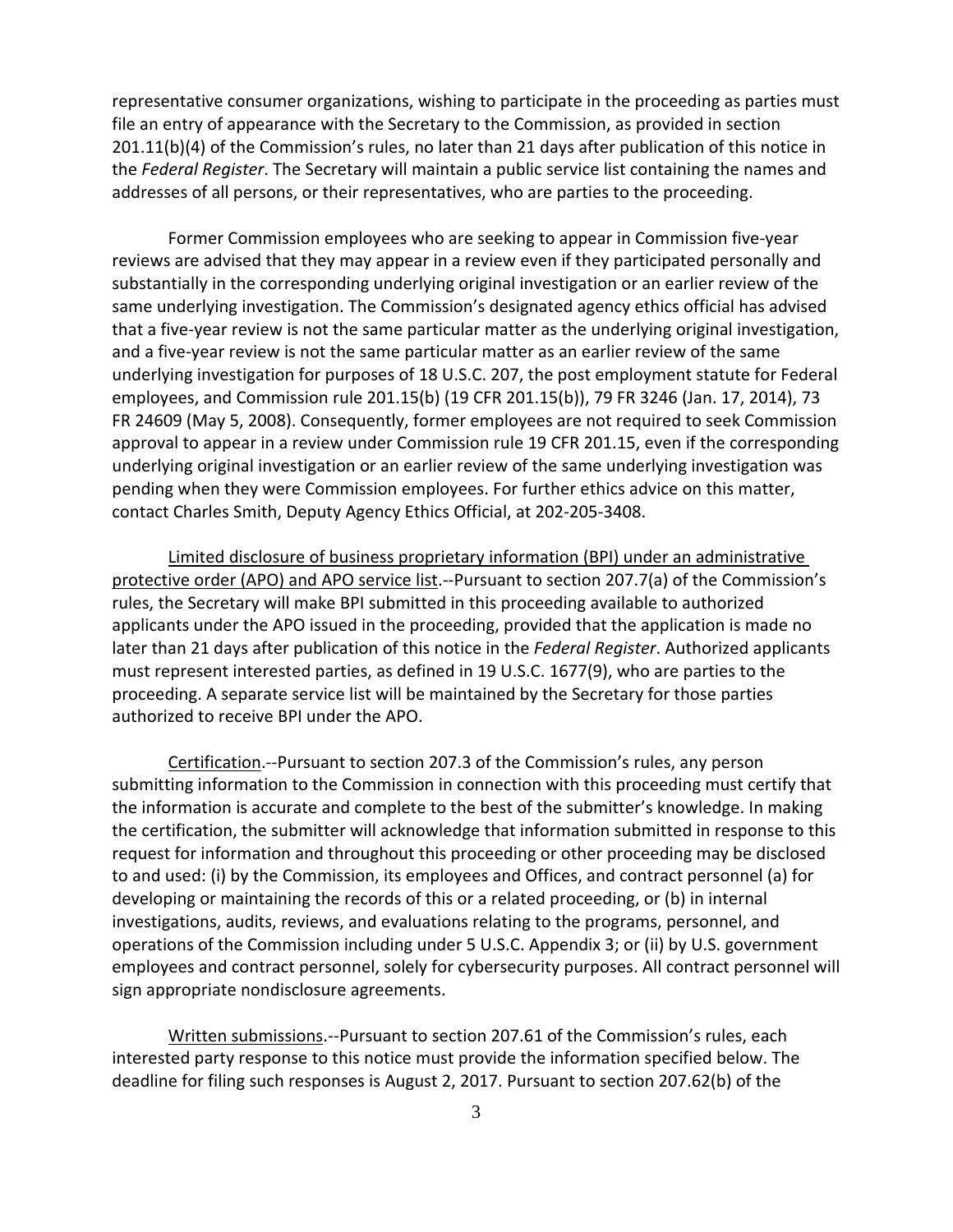Commission's rules, eligible parties (as specified in Commission rule 207.62(b)(1)) may also file comments concerning the adequacy of responses to the notice of institution and whether the Commission should conduct an expedited or full reviews. The deadline for filing such comments is September 14, 2017. All written submissions must conform with the provisions of section 201.8 of the Commission's rules; any submissions that contain BPI must also conform with the requirements of sections 201.6, 207.3, and 207.7 of the Commission's rules. The Commission's Handbook on E‐Filing, available on the Commission's website at https://www.usitc.gov/secretary/documents/handbook\_on\_filing\_procedures.pdf, elaborates upon the Commission's rules with respect to electronic filing. Also, in accordance with sections 201.16(c) and 207.3 of the Commission's rules, each document filed by a party to the proceeding must be served on all other parties to the proceeding (as identified by either the public or APO service list as appropriate), and a certificate of service must accompany the document (if you are not a party to the proceeding you do not need to serve your response).

No response to this request for information is required if a currently valid Office of Management and Budget ("OMB") number is not displayed; the OMB number is 3117 0016/USITC No. 17‐5‐391, expiration date June 30, 2020. Public reporting burden for the request is estimated to average 15 hours per response. Please send comments regarding the accuracy of this burden estimate to the Office of Investigations, U.S. International Trade Commission, 500 E Street SW, Washington, DC 20436.

Inability to provide requested information.‐‐Pursuant to section 207.61(c) of the Commission's rules, any interested party that cannot furnish the information requested by this notice in the requested form and manner shall notify the Commission at the earliest possible time, provide a full explanation of why it cannot provide the requested information, and indicate alternative forms in which it can provide equivalent information. If an interested party does not provide this notification (or the Commission finds the explanation provided in the notification inadequate) and fails to provide a complete response to this notice, the Commission may take an adverse inference against the party pursuant to section 776(b) of the Act (19 U.S.C. 1677e(b)) in making its determinations in the reviews.

**INFORMATION TO BE PROVIDED IN RESPONSE TO THIS NOTICE OF INSTITUTION:** If you are a domestic producer, union/worker group, or trade/business association; import/export *Subject Merchandise* from more than one *Subject Country*; or produce *Subject Merchandise* in more than one *Subject Country*, you may file a single response. If you do so, please ensure that your response to each question includes the information requested for each pertinent *Subject Country.* As used below, the term "firm" includes any related firms.

- (1) The name and address of your firm or entity (including World Wide Web address) and name, telephone number, fax number, and E‐mail address of the certifying official.
- (2) A statement indicating whether your firm/entity is an interested party under 19 U.S.C. 1677(9) and if so, how, including whether your firm/entity is a U.S. producer of the *Domestic Like Product*, a U.S. union or worker group, a U.S. importer of the *Subject*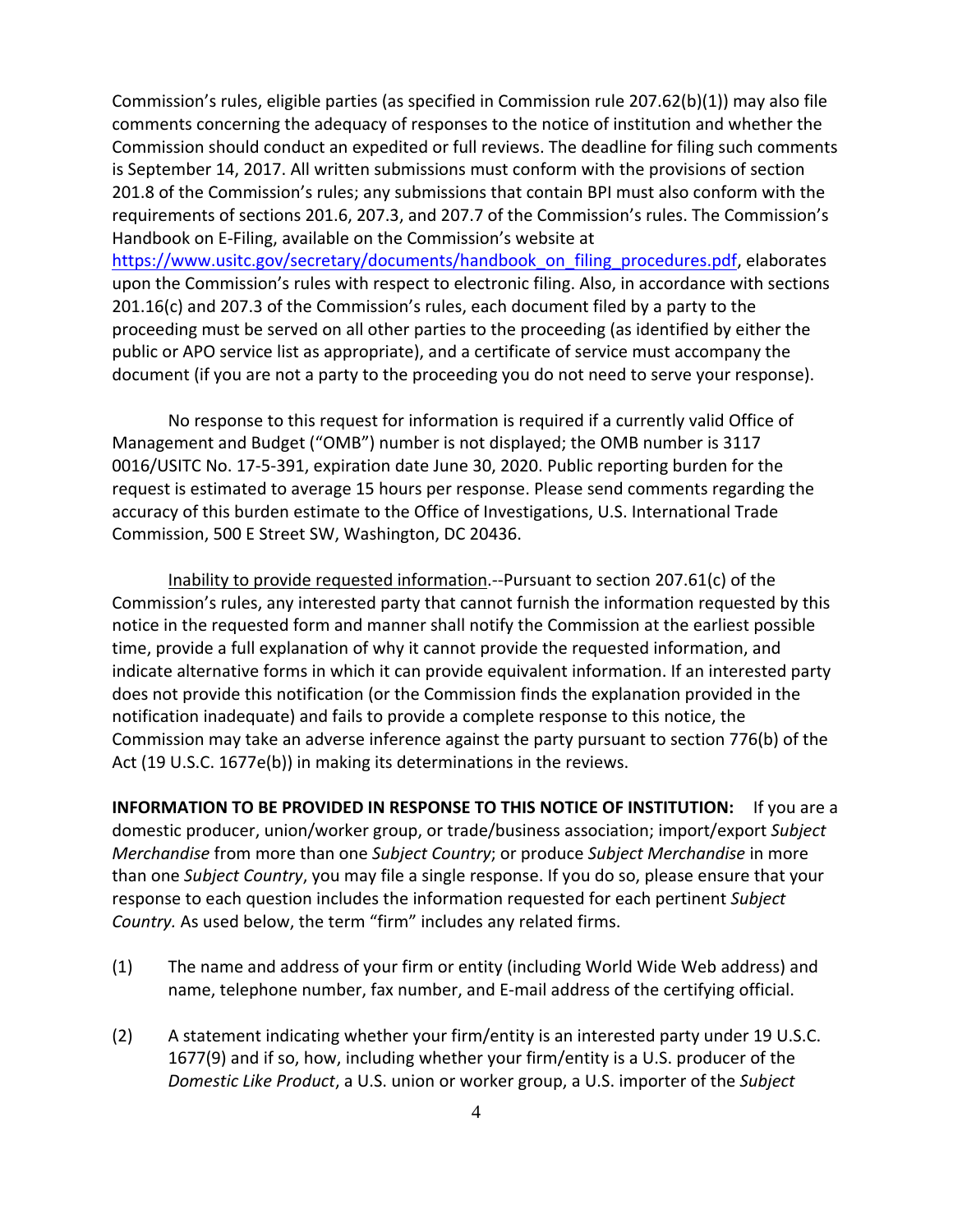*Merchandi*se, a foreign producer or exporter of the *Subject Merchandise*, a U.S. or foreign trade or business association (a majority of whose members are interested parties under the statute), or another interested party (including an explanation). If you are a union/worker group or trade/business association, identify the firms in which your workers are employed or which are members of your association.

- (3) A statement indicating whether your firm/entity is willing to participate in this proceeding by providing information requested by the Commission.
- (4) A statement of the likely effects of the revocation of the antidumping duty orders on the *Domestic Industry* in general and/or your firm/entity specifically. In your response, please discuss the various factors specified in section 752(a) of the Act (19 U.S.C. 1675a(a)) including the likely volume of subject imports, likely price effects of subject imports, and likely impact of imports of *Subject Merchandise* on the *Domestic Industry*.
- (5) A list of all known and currently operating U.S. producers of the *Domestic Like Product*. Identify any known related parties and the nature of the relationship as defined in section 771(4)(B) of the Act (19 U.S.C. 1677(4)(B)).
- (6) A list of all known and currently operating U.S. importers of the *Subject Merchandise* and producers of the *Subject Merchandise* in each *Subject Country* that currently export or have exported *Subject Merchandise* to the United States or other countries after 2010.
- (7) A list of 3‐5 leading purchasers in the U.S. market for the *Domestic Like Product* and the *Subject Merchandise* (including street address, World Wide Web address, and the name, telephone number, fax number, and E‐mail address of a responsible official at each firm).
- (8) A list of known sources of information on national or regional prices for the *Domestic Like Product* or the *Subject Merchandise* in the U.S. or other markets.
- (9) If you are a U.S. producer of the *Domestic Like Product*, provide the following information on your firm's operations on that product during calendar year 2016, except as noted (report quantity data in short tons and value data in U.S. dollars, f.o.b. plant). If you are a union/worker group or trade/business association, provide the information, on an aggregate basis, for the firms in which your workers are employed/which are members of your association.
	- (a) Production (quantity) and, if known, an estimate of the percentage of total U.S. production of the *Domestic Like Product* accounted for by your firm's(s') production;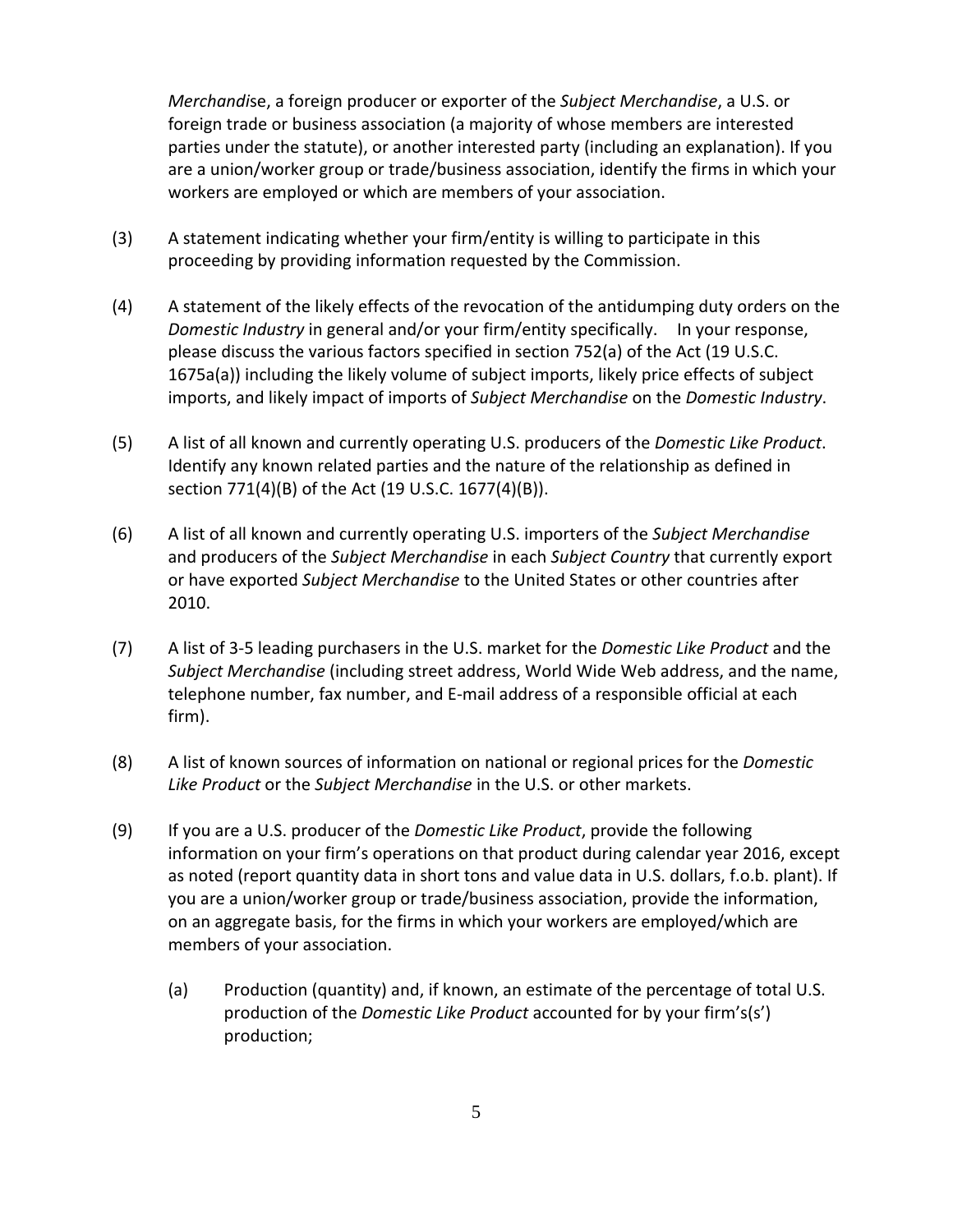- (b) Capacity (quantity) of your firm to produce the *Domestic Like Product* (that is, the level of production that your establishment(s) could reasonably have expected to attain during the year, assuming normal operating conditions (using equipment and machinery in place and ready to operate), normal operating levels (hours per week/weeks per year), time for downtime, maintenance, repair, and cleanup, and a typical or representative product mix);
- (c) the quantity and value of U.S. commercial shipments of the *Domestic Like Product* produced in your U.S. plant(s);
- (d) the quantity and value of U.S. internal consumption/company transfers of the *Domestic Like Product* produced in your U.S. plant(s); and
- (e) the value of (i) net sales, (ii) cost of goods sold (COGS), (iii) gross profit, (iv) selling, general and administrative (SG&A) expenses, and (v) operating income of the *Domestic Like Product* produced in your U.S. plant(s) (include both U.S. and export commercial sales, internal consumption, and company transfers) for your most recently completed fiscal year (identify the date on which your fiscal year ends).
- (10) If you are a U.S. importer or a trade/business association of U.S. importers of the *Subject Merchandise* from any *Subject Country*, provide the following information on your firm's(s') operations on that product during calendar year 2016 (report quantity data in short tons and value data in U.S. dollars). If you are a trade/business association, provide the information, on an aggregate basis, for the firms which are members of your association.
	- (a) The quantity and value (landed, duty‐paid but not including antidumping or countervailing duties) of U.S. imports and, if known, an estimate of the percentage of total U.S. imports of *Subject Merchandise* from each *Subject Country* accounted for by your firm's(s') imports;
	- (b) the quantity and value (f.o.b. U.S. port, including antidumping and/or countervailing duties) of U.S. commercial shipments of *Subject Merchandise* imported from each *Subject Country*; and
	- (c) the quantity and value (f.o.b. U.S. port, including antidumping and/or countervailing duties) of U.S. internal consumption/company transfers of *Subject Merchandise* imported from each *Subject Country*.
- (11) If you are a producer, an exporter, or a trade/business association of producers or exporters of the *Subject Merchandise* in any *Subject Country*, provide the following information on your firm's(s') operations on that product during calendar year 2016 (report quantity data in short tons and value data in U.S. dollars, landed and duty‐paid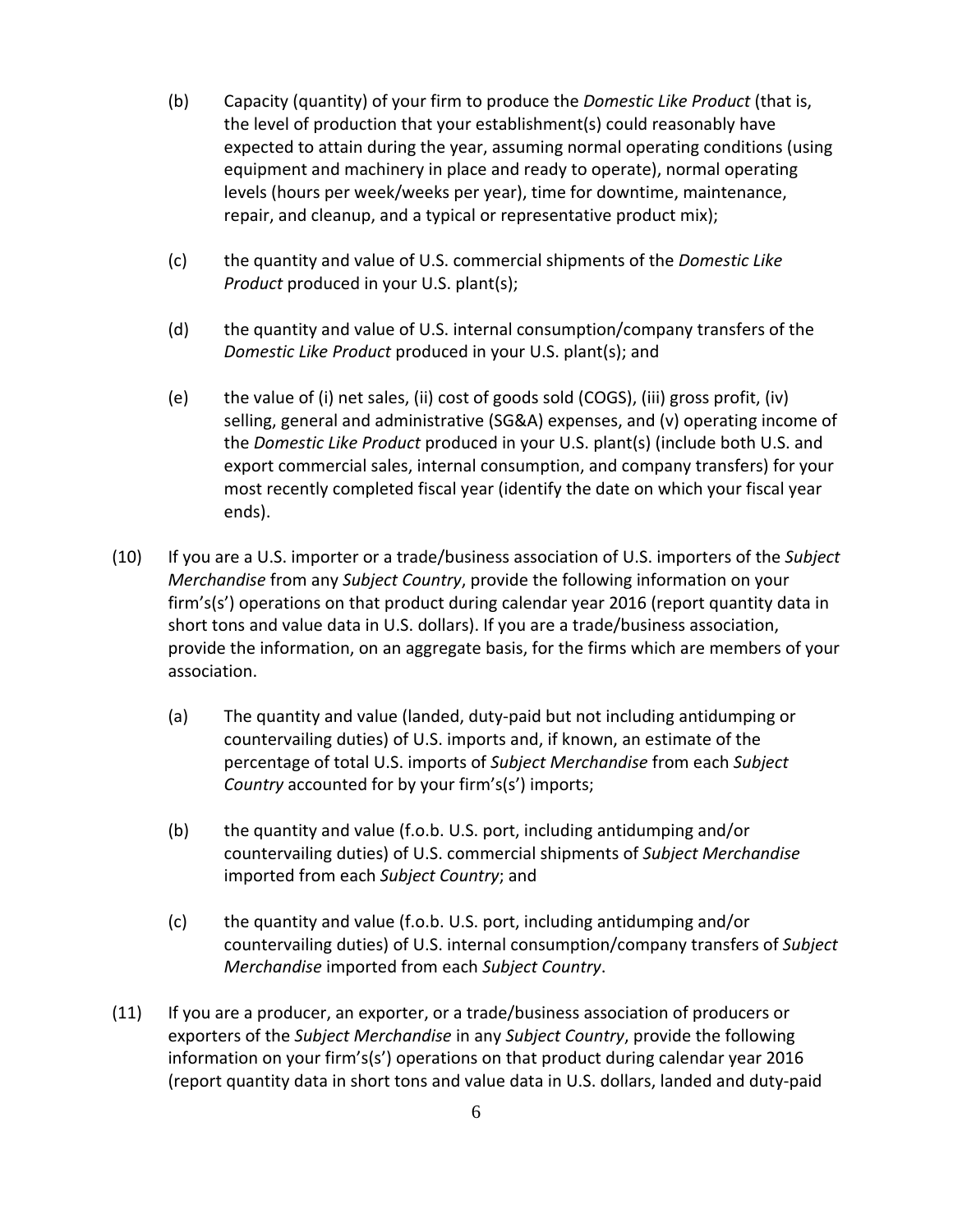at the U.S. port but not including antidumping or countervailing duties). If you are a trade/business association, provide the information, on an aggregate basis, for the firms which are members of your association.

- (a) Production (quantity) and, if known, an estimate of the percentage of total production of *Subject Merchandise* in each *Subject Country* accounted for by your firm's(s') production;
- (b) Capacity (quantity) of your firm(s) to produce the *Subject Merchandise* in each *Subject Country* (that is, the level of production that your establishment(s) could reasonably have expected to attain during the year, assuming normal operating conditions (using equipment and machinery in place and ready to operate), normal operating levels (hours per week/weeks per year), time for downtime, maintenance, repair, and cleanup, and a typical or representative product mix); and
- (c) the quantity and value of your firm's(s') exports to the United States of *Subject Merchandise* and, if known, an estimate of the percentage of total exports to the United States of *Subject Merchandise* from each *Subject Country* accounted for by your firm's(s') exports.
- (12) Identify significant changes, if any, in the supply and demand conditions or business cycle for the *Domestic Like Product* that have occurred in the United States or in the market for the *Subject Merchandise* in each *Subject Country* after 2010, and significant changes, if any, that are likely to occur within a reasonably foreseeable time. Supply conditions to consider include technology; production methods; development efforts; ability to increase production (including the shift of production facilities used for other products and the use, cost, or availability of major inputs into production); and factors related to the ability to shift supply among different national markets (including barriers to importation in foreign markets or changes in market demand abroad). Demand conditions to consider include end uses and applications; the existence and availability of substitute products; and the level of competition among the *Domestic Like Product* produced in the United States, *Subject Merchandise* produced in each *Subject Country*, and such merchandise from other countries.
- (13) (OPTIONAL) A statement of whether you agree with the above definitions of the *Domestic Like Product* and *Domestic Industry*; if you disagree with either or both of these definitions, please explain why and provide alternative definitions.